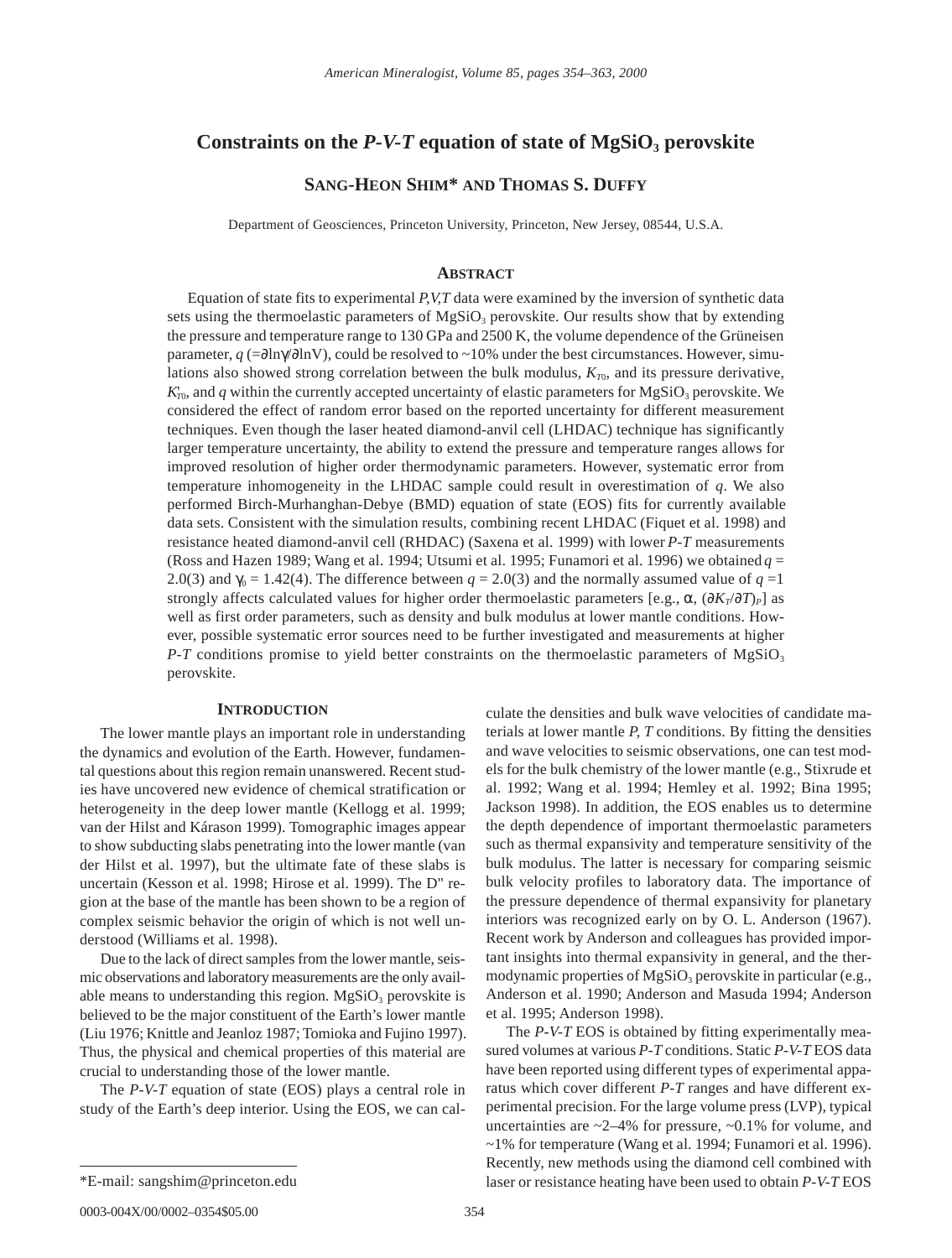data directly at lower mantle *P-T* conditions (Fiquet et al. 1998; Shim et al. 1998; Shen and Rivers 1998; Saxena et al. 1999). It can be expected that extension of data coverage to a pressure more than a factor of two larger using these techniques could improve the precision and accuracy of fitted parameters. However, compared with the LVP, laser heated diamond-anvil cell (LHDAC) data have much larger uncertainty (order of magnitude) for temperature.

Extensive discussion of the merits of various alternative forms of the *P-V-T* EOS for fitting experimental data is contained in Jackson and Rigden (1996). In their study, model and real data sets were used to explore both the EOS formulation and best fitting thermoelastic parameters obtainable from existing data sets for  $β$ -(Mg,Fe)<sub>2</sub>SiO<sub>4</sub> and MgSiO<sub>3</sub> perovskite. These data sets, which were obtained using the resistively heated diamond anvil cell (Fei et al. 1992) and the LVP (Wang et al. 1994; Utsumi et al. 1995; Funamori et al. 1996), extend to a maximum pressure of 29 GPa. Here we use similar methods as Jackson and Rigden (1996) to explore the constraints on thermoelastic parameters that we can expect to obtain using the new diamond cell techniques that can reach pressure of 100 GPa or more.

In this study, we examine the confidence range of the estimated parameters by fitting to synthetic data sets which are generated to simulate data from the different experimental techniques. This method also enables us to study the correlation between fitted parameters and the effect from different error sources. In addition, based on these results, we will show results for currently available  $P-V-T$  measurements on  $MgSiO<sub>3</sub>$ perovskite and discuss the limitations and problems of these data sets. Finally, we will propose optimal conditions for future measurements to improve the resolution of the fitted parameters of the  $P-V-T$  EOS of MgSiO<sub>3</sub> perovskite.

### *P-V-T* **EQUATION OF STATE**

In the Mie-Grüneisen approach, the total pressure,  $P_{\text{tot}}(V,T)$ , can be expressed as a sum of the static pressure,  $P_{\text{st}}$ , i.e., isothermal compression at 300 K, and the thermal pressure increases along an isochore, ΔP<sub>th</sub>:

$$
P_{\text{tot}}(V,T) = P_{\text{st}}(V) + \Delta P_{\text{th}}(V,T). \tag{1}
$$

The third-order Birch-Murnaghan equation has been widely used to describe isothermal compression of mantle minerals:

$$
P_{\rm st} = \frac{3}{2} K_{T0} \left[ \left( \frac{V_0}{V} \right)^{7/3} - \left( \frac{V_0}{V} \right)^{5/3} \right] \left\{ 1 - \frac{3}{4} (4 - K_{T0}) \left[ \left( \frac{V_0}{V} \right)^{2/3} - 1 \right] \right\},\tag{2}
$$

where  $K_{T0}$  is the isothermal bulk modulus,  $K'_{T0}$  is the pressure derivative of the bulk modulus, and  $V_0$  the volume. The subscript 0 refers to ambient conditions (1 bar and 300 K).

The thermal pressure can be described using the Debye model (Jackson and Rigden 1996):

$$
\Delta P_{\text{th}} = \frac{\gamma(V)}{V} \Big[ E_{\text{th}}(V, T) - E_{\text{th}}(V, T_0) \Big],\tag{3}
$$

$$
E_{th} = \frac{9nRT}{\left(\theta/T\right)^3} \int_0^{\theta/T} \frac{\xi^3 d\xi}{e^{\xi} - 1} \tag{4}
$$

$$
\gamma = \gamma_0 \left(\frac{V}{V_0}\right)^q \tag{5}
$$

$$
\theta = \theta_0 \exp\left(\frac{\gamma_0 - \gamma(V)}{q}\right). \tag{6}
$$

 $E<sub>th</sub>$  is the vibrational energy for a given volume and temperature, R is the gas constant,  $\gamma$  is the Grüneisen parameter, *q* is the volume dependence of the Grüneisen parameter  $(q = \text{dln}\gamma)$ dln*V*) which is assumed to be constant, *n* is the number of atoms per formula unit, and  $θ$  is the Debye temperature.

Figure 1 shows example isotherms and thermal pressures calculated using the Birch-Murhanghan-Debye (BMD) equation for the thermoelastic parameters of  $MgSiO<sub>3</sub>$  perovskite (Table 1). In the *P-V* plane, the thermal pressure term is given by the spacing between isotherms at a given volume. As shown in Equations 3–6, all the volume dependences are expressed as functions of *q*. Thus, the variation of thermal pressure with volume determines *q* during EOS fitting (Fig. 1b).

The Debye approach (Eq. 3) provides a description of thermal pressure without the truncation problem that can arise when one uses a polynomial expansion (Jackson and Rigden 1996). This enables determination of thermoelastic parameters and their pressure and/or temperature dependence in an internally consistent fashion. Furthermore, Anderson (1998) demonstrated that high  $P-T$  behavior of MgSiO<sub>3</sub> perovskite can be well described by the Debye model by determining specific heat, entropy, and thermal pressure using the Debye model and comparing with experimental data.

## **FITTING TO SYNTHETIC** *P-V-T* **DATA SETS**

To test the reliability and sensitivity of the BMD equation fit, we created several synthetic data sets that reflect varying experimental conditions, such as pressure range, temperature range, amount of random error and systematic error on *P,V,T* data in order to simulate data from various experimental techniques. *P,T* points were generated randomly within a given pressure and temperature range. This situation is similar to that of the LHDAC. Isothermal measurement conditions, such as are often found with LVP data, were also simulated by fixing the temperature range and temperature increment, and then generating pressure randomly. From these *P,T* points, the volumes were calculated using the BMD equation with thermoelastic parameters (Table 1) for  $MgSiO<sub>3</sub>$  perovskite that agree with those proposed by Jackson and Rigden (1996).

Error-free data sets were first used to investigate the effect from the pressure and temperature range of the data, and correlation between parameters. Subsequently, each data point was perturbed by noise in order to simulate the effect of random error. The amount of random error were determined based on the published precision of each technique (Table 2). The noise was calculated using a Gaussian random number generation routine (Press et al. 1988) by assigning 1σ as the value given in Table 2. Systematic temperature errors were simulated by shifting the temperature values by a prescribed amount, in addition to the random error applied to these points.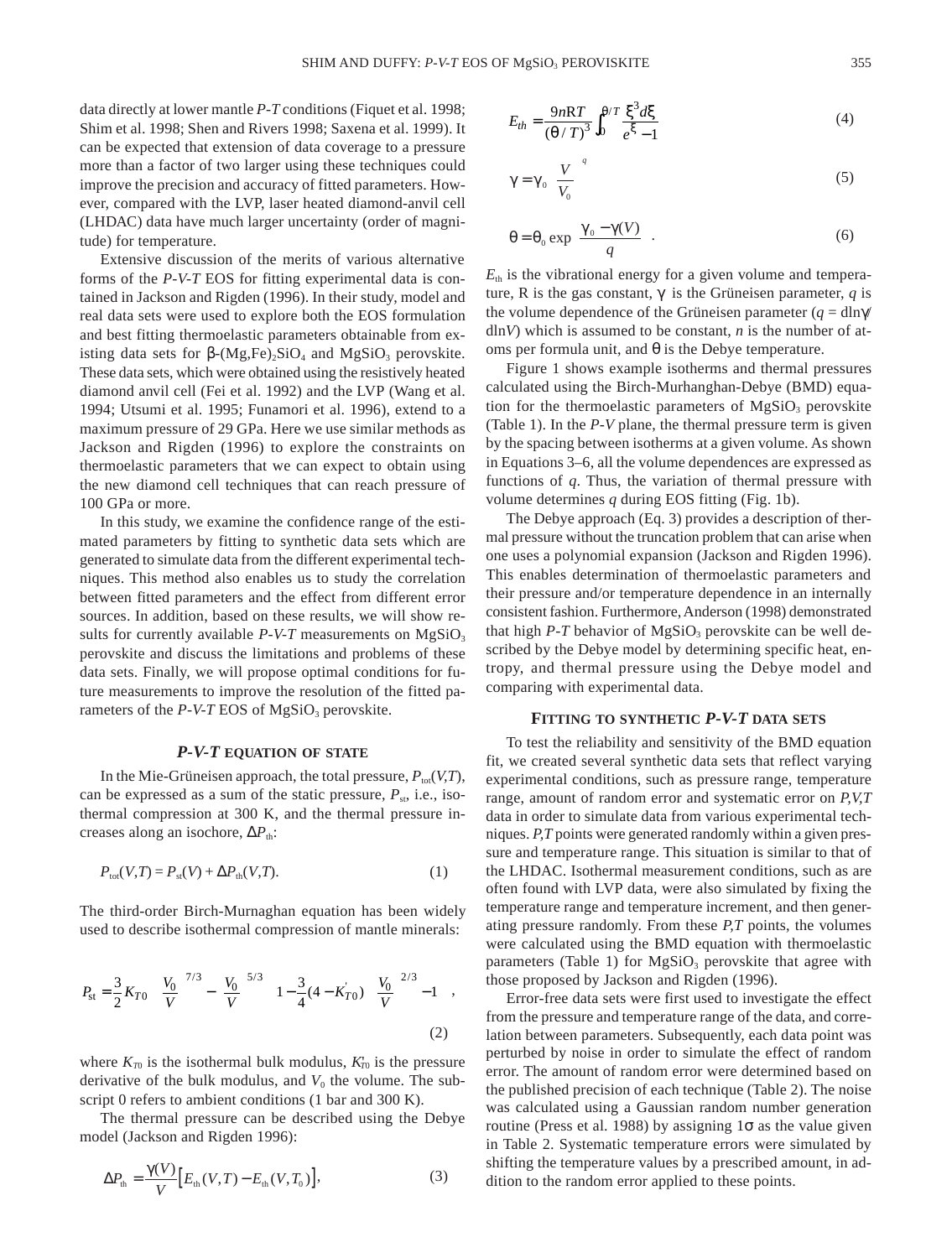

**FIGURE 1.** The (a) isotherms and (b) thermal pressure calculated using the BMD equation with the thermoelastic parameters of MgSiO<sub>3</sub> perovskite (Table 1) vs. normalized volume. To illustrate the effect of variations in *q*, we calculated isotherms for  $q = 2$  (solid lines) and  $q = 1$ (dashed lines).

TABLE 1.Thermoelastic parameters used to create synthetic datarease of pressure range does not significantly improve the sets for MgSiOperovskite

| Parameter                    |       | Reference                 |  |  |
|------------------------------|-------|---------------------------|--|--|
| $V_0$ ( $\AA$ <sup>3</sup> ) | 162.3 | Ross and Hazen (1989)     |  |  |
| $K_{\tau 0}$ (GPa)           | 261   | Mao et al. (1991)         |  |  |
| $K_{T}$                      |       | Mao et al. (1991)         |  |  |
| $\gamma_0$                   | 1.33  | Jackson and Rigden (1996) |  |  |
| q                            |       | assumed                   |  |  |
| $\theta_0$ (K)               | 1000  | Jackson and Rigden (1996) |  |  |

**TABLE 2.**Pressure-temperature range and standard deviations  $q$ . As shown in Figures 2 and 3,  $q$  can be constrained to a perimental technique

| Techniques $P(GPa)$ | T(K)                        | $\sigma(P)$ (GPa) $\sigma(T)$ (K) $\sigma(V)$ (Å <sup>3</sup> )  |     |
|---------------------|-----------------------------|------------------------------------------------------------------|-----|
| I V P               | $0-30$ $300-2000$ 0.5       | 1 O                                                              | 0 2 |
| LHDAC               | $0 - 130300.1500 - 30001.0$ | 50.100.200 0.2                                                   |     |
| RHDAC               | $0 - 70$ 300-1500 1.0       | 2 O                                                              | 02  |
|                     |                             | Notes LVP = Large volume press; LHDAC = Laser-heated diamond big |     |
|                     |                             | vil cell; RHDAC = Resistivity-heated diamond anvil cell.         |     |

A non-linear least square fit routine using the Levenberg-Marquardt method (Press et al. 1988) was used to fit the data to the BMD equation. This enables us to fit all the parameters in BMD equation ( $V_0$ ,  $K_{T0}$ ,  $K'_{T0}$ ,  $\gamma_0$ ,  $q$ ,  $\theta_0$ ). No weighting was used for the inversion of synthetic data sets. The 1σ uncertainties of the parameters were estimated from the diagonal terms of the covariance matrix during the final step of the iteration.

## *P-V-T* **EOS FITS FOR SYNTHETIC DATA SETS**

To determine the precision with which thermoelastic parameters can be determined, we first constructed noise-free data sets using data of Table 1 and random *P,V,T* points covering variable pressure ranges. This synthetic data set was then inverted to obtain all six thermoelastic parameters simultaneously. The precision ( $1\sigma$  standard deviation) of the determination of  $K_{T0}$ ,  $K'_{T0}$ , and *q* is greatly improved as the pressure range increases for a given number of data points (Fig. 2a). In contrast, precisions of  $\gamma_0$ ,  $V_0$ , and  $\theta_0$  (Fig. 2b).

The same type of simulations were performed for variable temperature ranges at a fixed pressure range (Fig. 3). Only the parameters related to thermal pressure ( $\gamma_0$ , *q*, and  $\theta_0$ ) are affected by the change of temperature range. For a fixed number of data points, an increase in temperature range from 300–1000 K to 300–3000 K greatly improves the precision of both *q* and  $\gamma_0$  determination. These results show that a wide range of pressure and temperature is desirable to obtain the best constraints

(1σ) assumed for, V, and T measurement for each ex-<br>precision of ~10% in the best case of a large *P-T* range and<br>precision of ~10% in the best case of a large *P-T* range and large number of data points.

> Some of parameters of the BMD equation may also be obtained by other techniques. For example,  $K_{T0}$  and  $K'_{T0}$  can be determined by 300 K isothermal compression experiments or d bigh-pressure ultrasonic or Brillouin scattering measurements. Because  $MgSiO<sub>3</sub>$  perovskite can be quenched, one can accurately determine  $V_0$  by X-ray diffraction (XRD).  $\theta_0$  can be estimated from calorimetry or elastic properties. Parameters obtained from other techniques can then be fixed during data fitting. However, if the fixed value is not correct, this would result in systematic error for the fitted parameters. This is significant in the case where there is strong correlation between parameters.

To investigate this phenomenon,  $K_{T0}$  was perturbed from the value used to calculate the synthetic data by 5 GPa. The value for  $K_{T0}$  (=261 GPa) was taken from static compression measurements using a Ne pressure medium to 30 GPa (Mao et al. 1991). Their estimated uncertainty (1 $\sigma$ ) on  $K_{\tau_0}$  is  $\pm 4$  GPa. Knittle and Jeanloz (1987) obtained  $K_{T0} = 266 \pm 6$  GPa by static compression to 127 GPa without a pressure medium.  $K_{S0}$  was determined to be  $264 \pm 5$  GPa by Brillouin scattering measurement (Yeganeh-Haeri 1994). Thus, we use ±5 GPa as the estimated uncertainty on  $K_{T0}$  based on currently available data.

Data inversions were conducted by fixing  $K_{T0}$  at 256, 261,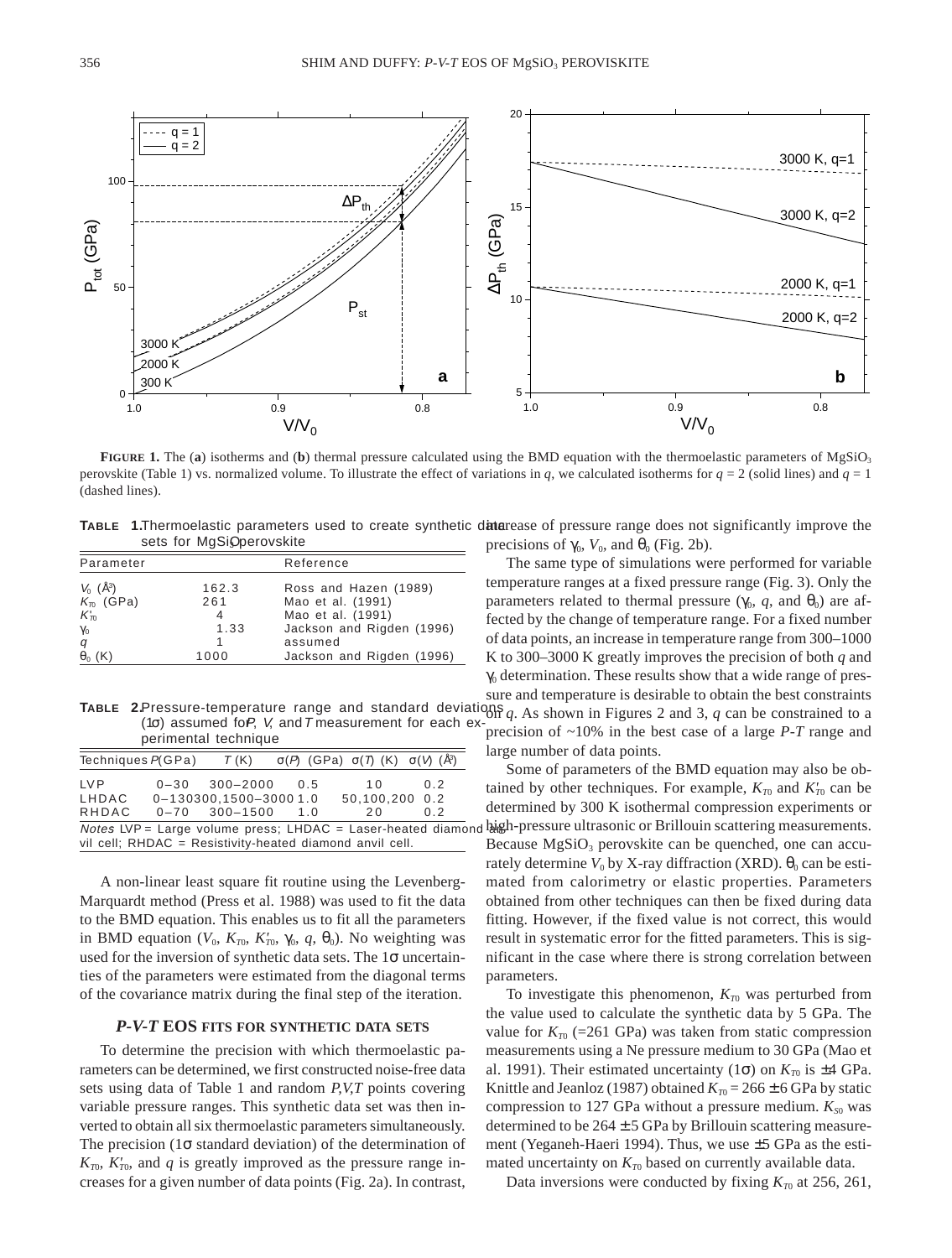

**FIGURE 2.** The estimated precisions (1 $\sigma$ ) of (**a**) *q* and (**b**)  $\gamma_0$  by synthetic data inversion vs. number of data points for variable pressure ranges of 0–30 GPa, 0–70 GPa, and 0–130 GPa, at a fixed temperature range of 300–2500 K.



**FIGURE 3.** The estimated precisions (1 $\sigma$ ) of (**a**) *q* and (**b**)  $\gamma_0$  by synthetic data inversion vs. number of data points for variable temperature ranges of 300–1000 K, 300–2000 K, and 300–3000 K, at a fixed pressure range of 0–130 GPa.

264, and 266 GPa while other parameters were held at model values (Table 1) except for *q* or  $\gamma_0$ . The resultant value of *q* shows a strong correlation with  $K_{T0}$  (Fig. 4). However,  $\gamma_0$  shows only weak correlation with  $K_{T0} (\pm 3\%$  variation). The strong correlation with  $q$  is also found for pressure derivative of the bulk modulus,  $K'_{T0}$ . In this case, a 10% variation of  $K'_{T0}$  yields a 60% change of *q*. These results emphasize the importance of reducing the uncertainity in the reference compression curve for determination of *q* without systematic bias. The strong sensitivity of *q* to the elastic parameters,  $K_{T0}$  and  $K'_{T0}$ , is related to the fact that, at high pressure,  $\Delta P_{\text{th}}$  is small relative to  $P_{\text{st}}$ . When fitting 300 K *P-V* data to a Birch-Murnaghan equation, there can be tradeoffs between the fit values of  $K_{T0}$  and  $K'_{T0}$ . These tradeoffs will not affect the value of  $q$  as long as the choice of  $K_{T0}$  and  $K'_{T0}$  accurately describes the hydrostatic *P-V* curve.

Our simulation shows that  $\theta_0$  is not well resolved by the *P*-*V-T* EOS fit compared to other parameters in agreement with earlier studies (Hemley et al. 1992; Bina 1995; Jackson and Rigden 1996). The best approach is to fix this parameter during the fit using measurements from other techniques. For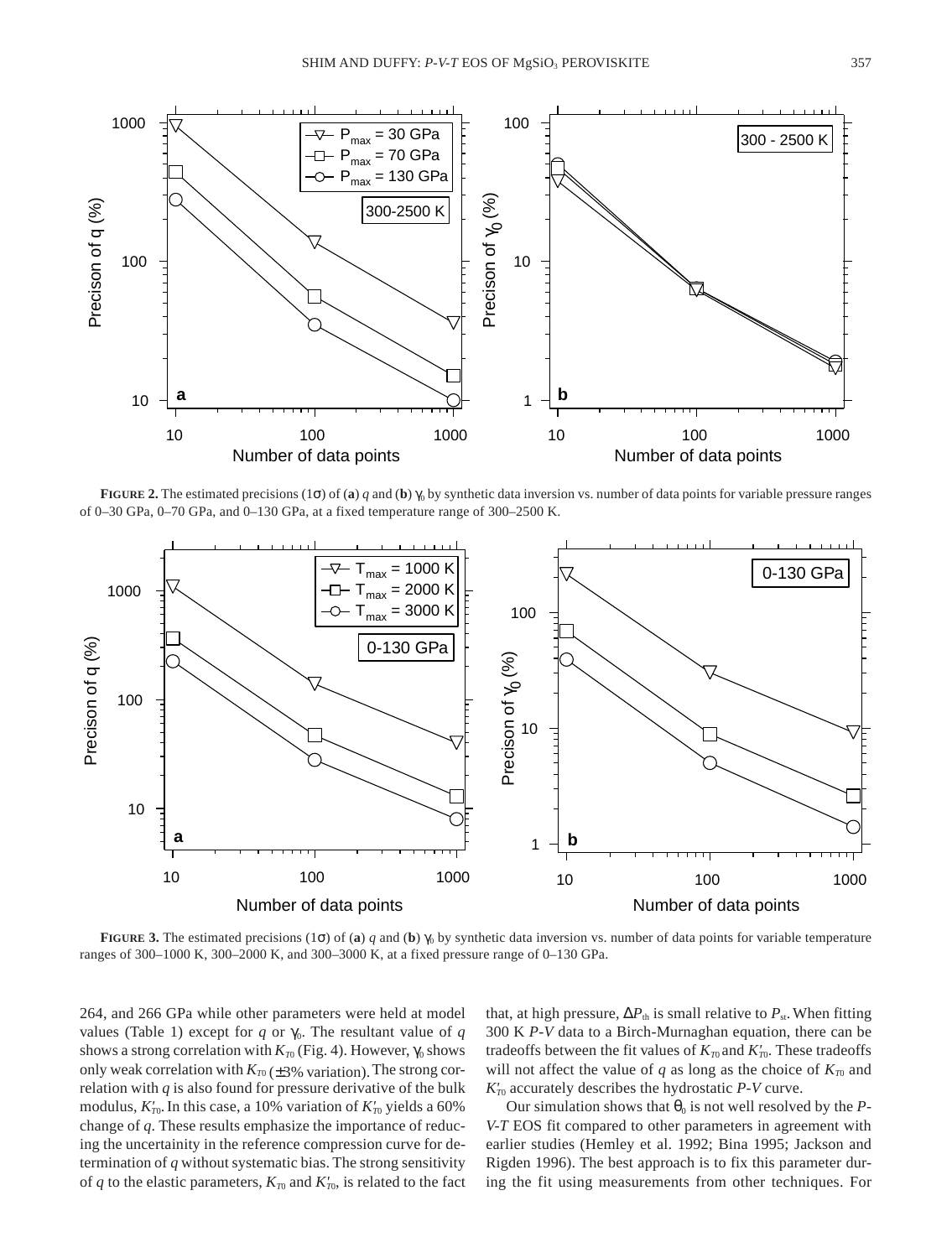**FIGURE 4.** The fitted values of (a) *q* and (b)  $\gamma_0$  vs. perturbed  $K_{T0}$  values. The synthetic data was generated for 0–130 GPa and 300–2500 K. The values used to generate synthetic data were indicated as dashed lines. The error bars are the  $1\sigma$  of estimated parameters.

MgSiO<sub>3</sub> perovskite,  $\theta_0$  has been determined to be 980  $\pm$  15 K from calorimetry data at 140–295 K (Akaogi and Ito 1993). Inversions for *q* and  $\gamma_0$  for  $\theta_0$  values that range up to 500 K away from model values show that  $q$  and  $\gamma_0$  are not strongly sensitive to an incorrect choice of  $\theta_0$ . The variations of *q* and  $\gamma_0$ are  $\pm 20\%$  and  $\pm 8\%$  respectively for  $\theta_0$  values  $\pm 500$  K from the model value of 1000 K for synthetic data covering 0–130 GPa and 300–2500 K.

In LVP and resistance heated diamond-anvil cell (RHDAC) experiments, one can control the temperature accurately. Thus, *P,T* data points can be measured along an isotherm. However, in LHDAC experiments, it is difficult to set the temperature to a desired value during the measurement. In addition, the pressure may change during heating. In most such experiments, one obtains randomly distributed *P,T* data points. We created data which simulated both a random *P,T* distribution and isothermal conditions. The fitting results for these data sets did not show any significant difference with regard to the accuracy and the precision of fitted parameters. Therefore, we restrict our attention to the random *P,T* case throughout this paper.

To test the effect of differing uncertainties resulting from different experimental techniques, we first synthesized a data set which covers a similar data range (0–30 GPa) and has similar experimental uncertainty to the currently available LVP data set (Table 2). We created three individual data sets which have the same pressure and temperature range, errors on *P,V,T*, and distribution of data points in the *P-T* plane as those of Wang et al. (1994), Utsumi et al. (1995), and Funamori et al. (1996). The total number of data points is 250. Data sets were also created that simulate the LHDAC case by varying pressure range (30– 70 GPa and 30–130 GPa) and random temperature error (50,

100, and 200 K) (Table 2). The number of data points is 50. These data sets were then combined with the LVP data set.

Due to the addition of random errors on the data points, the fitting results are affected by the scatter of the data points. We therefore generated 100 data sets and performed fits for each one. We then take an average of those results to remove the effect of individual scatter in a data set. This process also enables us to obtain the distribution of fitted parameters around the true value. This can be compared with the estimated standard deviation of fitted parameters from the covariance matrix.  $K_{T0}$ ,  $K'_{T0}$ ,  $V_0$ , and  $\theta_0$  were fixed throughout these calculations. No weights were used during the fitting.

As shown in Figure 5a, the scatter of fitted *q* values is greatly reduced by combining LHDAC data and LVP data. Moreover, even when we have more than one order of magnitude higher errors on temperature for the LHDAC data (200 K), by expanding the pressure range (to 130 GPa in this case), the scatter of the resulting *q* value is lower than obtained from the LVP data alone. In contrast,  $\gamma_0$  is not improved significantly by combining LHDAC with LVP data. The scatter of  $\gamma_0$  is also not sensitive to the effect of the relatively large temperature error of the LHDAC data. The thermal pressure term is relatively more important in the lower pressure and high-temperature region which is covered in LVP experiments ( $P \leq 30$  GPa and  $T \le 2000$  K) (Funamori et al. 1996). However, as pressure increases, even at very high temperature, the contribution of the thermal term to the total pressure decreases to less than 10%.  $\gamma_0$ , which is the main contribution to the thermal pressure term, is thus mainly controlled by low pressure but high-temperature data points. Although *q* is also part of the thermal pressure term, since *q* is the volume dependence of  $\gamma_0$ , a large

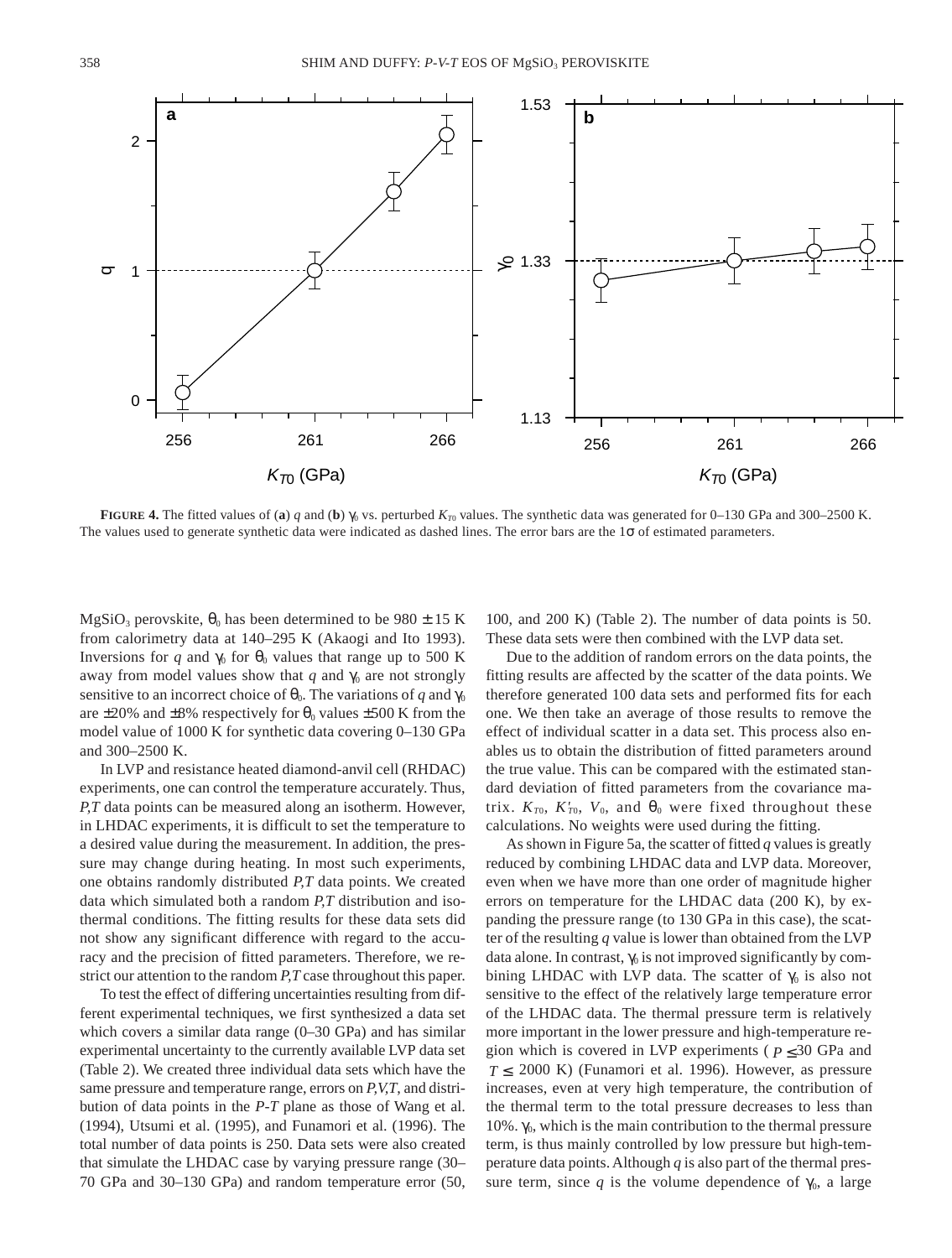

**FIGURE 5.** The fitted values of (**a**) *q* and (**b**)  $\gamma_0$  vs. the random temperature error (1 $\sigma$ ). The synthetic data covered a pressure range of 0–70 GPa and 0–130 GPa. The values used to generate synthetic data are indicated as dashed lines. The symbols represent the average of fitted parameters and the error bars are the standard deviation  $(1\sigma)$  from inversions of 100 data sets. The points are slightly shifted from each other to prevent overlap of symbols.

variation in volume is needed to determine *q* reliably. Therefore, the larger *P-T* range improves the resolution of this parameter. The LHDAC technique can readily achieve this condition, despite the larger uncertainty in temperature.

The RHDAC data sets were synthesized in similar manner as for LHDAC. However, the error and range of temperature are less than that of LHDAC. Figure 5 shows that RHDAC data also improves the resolution of *q*. However, because of its limited temperature range (in this study we assume that it is limited to below 1500 K), the standard deviation of  $q$  is bigger than that of LHDAC measurement. Compared to LVP data alone, the larger pressure range of the RHDAC provides a clear advantage.

One final point regarding Figure 5 is that the estimated uncertainties of the fitted parameters from the covariance matrix agree with the standard deviation determined directly by fitting to 100 data sets. For example, the estimated error range of  $\gamma_0$  is  $\pm 0.02$  and *q* is  $\pm 0.2$  for pressure range of 30–130 GPa and random noise of temperature 100 K. This agrees well with the data point shown in Figure 5. This means that despite the lack of weights for data from different techniques, the estimated error range using the least-square routine appears realistic. However, this result is based on the assumption that we only have random errors for *P,V,T*.

There are many possible sources of systematic error for high *P-T* experiments, such as the *P-V-T* EOS of the internal standard, non-hydrostatic stresses in the sample, misalignment of XRD system, inhomogeneous heating, and so on. One of the most serious problems for LHDAC measurements are radial and axial temperature gradient in the sample. By decreasing the X-ray beam size and increasing the laser beam diameter, the thermal gradients are reduced in the radial direction (Shen

and Rivers 1998). To decrease the axial gradient, the sample thickness may be decreased but this reduces the quality of the XRD pattern. Recently a new laser heating system has been developed at the Advanced Photon Source using double sided laser heating (Shen and Rivers 1998) (Fig. 6). By measuring temperatures from both sides of a sample heated from one side only, Shen and Rivers (1998) found a greater than 200 K thermal gradient along the axial direction.

To simulate the effect of this systematic error on the fitted parameters, we tested a simple case. For a single-sided heating system, we assume that laser heats a finite depth of the sample (Fig. 6a). This is appropriate for the case of a non-absorbing sample (e.g.,  $MgSiO<sub>3</sub>$  perovskite) mixed with an absorbing medium (e.g., platinum). In this case, the volume measured by X-ray diffraction is an average along the axial temperature gradient. However, most of the thermal radiation will come from the surface where the sample is hottest. Therefore, the measured temperature by radiometry will be higher than the average temperature sampled by the X-ray beam. As a result, the temperature will be systematically overestimated. This situation can be simulated by adding systematic errors to the data. In this case, we perturb each temperature by a fixed amount (50, 100, and 200 K) and then add random error as was done previously. Again, 100 data sets were inverted.

As shown in Figure 7, systematic overestimation of temperature results in *q* being significantly overestimated. This effect is less pronounced for the larger pressure range.  $\gamma_0$  is relatively insensitive to the systematic temperature error of LHDAC data. Interestingly as pressure range increases, underestimation of  $\gamma_0$  becomes more significant (Fig. 7b). This may be due to the correlation between *q* and  $\gamma_0$  during fitting; the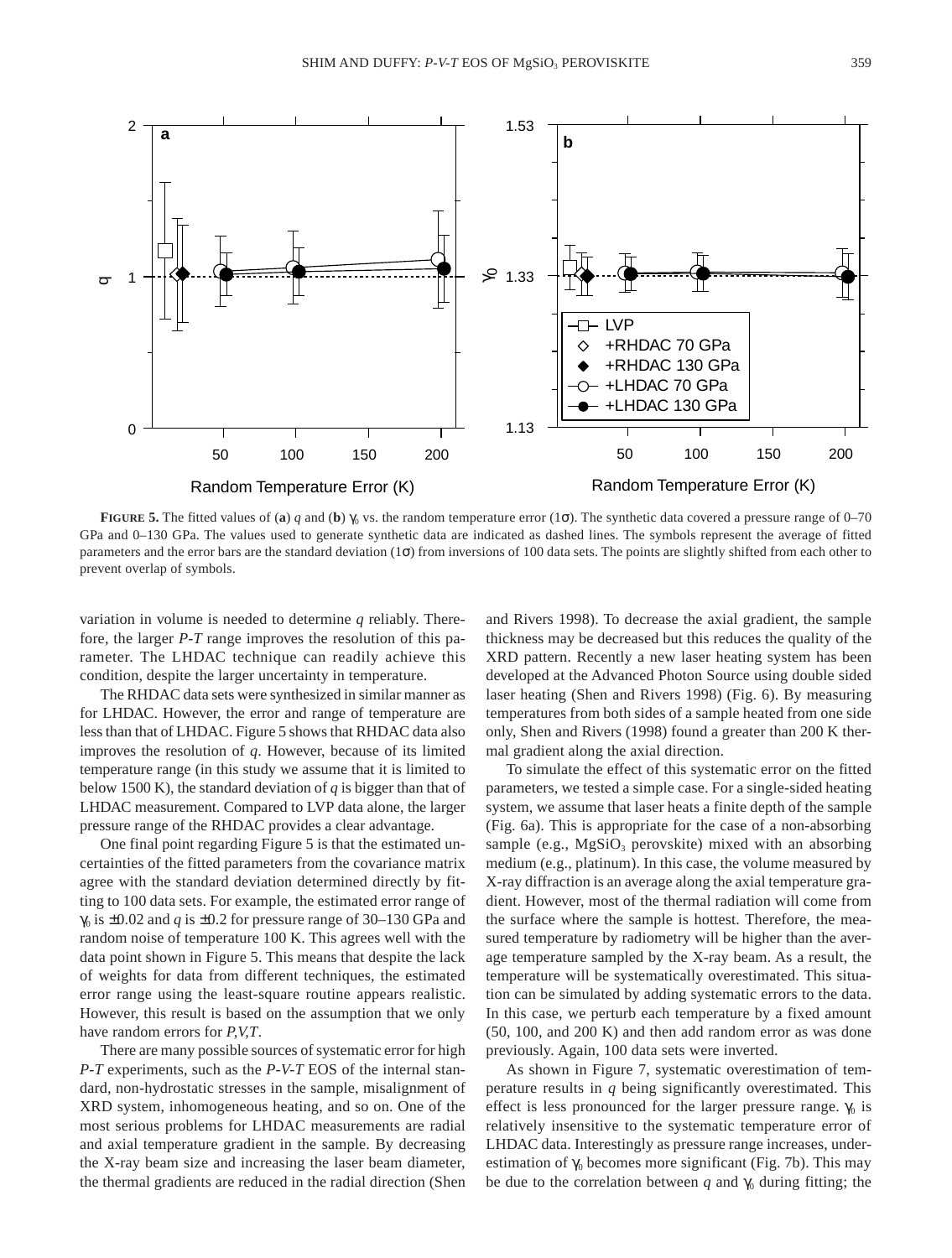

**FIGURE 6.** Schematic diagram of laser heated diamond-anvil cell with (**a**) single-sided heating geometry and (**b**) double-sided heating geometry.



**FIGURE 7.** The fitted values of (**a**) *q* and (**b**)  $\gamma_0$  vs. amount of systematic error added. The values used to generate the synthetic data are indicated as dashed lines. The symbols represent the average of fits to 100 data sets. The error bars are the standard deviation (1σ) of the fitted parameters of the 100 data sets. The points are slightly shifted from each other in order to prevent overlap of symbols.

systematic overestimation of *q* may be compensated to some extent by underestimation of  $\gamma_0$  relative to the case for 70 GPa.

Currently available laser heating techniques yield an uncertainty of ~100 K (Fiquet et al. 1998). With this precision, by expanding the measured pressure range to 130 GPa, we can expect to obtain  $q$  and  $\gamma_0$  with 1 standard deviation uncertainties of ±0.2 and ±0.03, respectively, assuming that we only have random errors on the temperature measurements. However, if there is also systematic error, we cannot eliminate the possibility of overestimation of *q* together with a slight underestimate of γ<sub>0</sub>. However, γ<sub>0</sub> will still be reliable within the estimated uncertainty.

### *P-V-T* **EOS FIT FOR AVAILABLE DATA SETS**

There have been several *P-V-T* measurements using the LVP (Wang et al. 1994; Utsumi et al. 1995; Funamori et al. 1996) which reached to as high as 29 GPa and 2000 K, corresponding to the uppermost part of the lower mantle. In addition, the thermal expansion parameter was measured at ambient pressure between 77 and 381 K (Ross and Hazen 1989). These data were fitted to the BMD equation by Jackson and Rigden (1996). In their study, they assumed  $q = 1$  which enabled them to linearlize the BMD equation. They also obtained  $\gamma_0 = 1.33(3)$ which is consistent with previous analyses (Wang et al. 1994; Anderson et al. 1996; Gillet et al. 1996).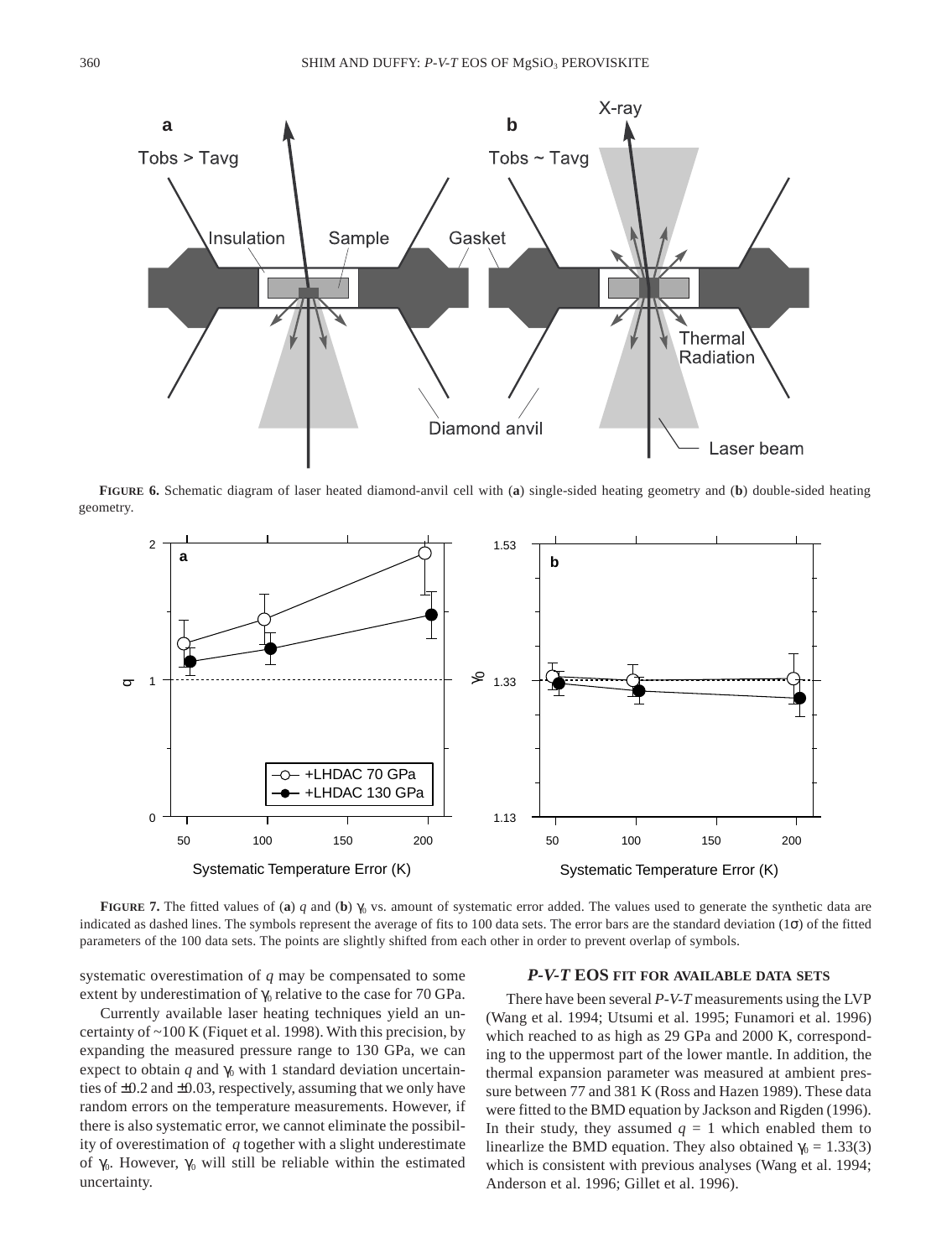As discussed above, we fit the data using the nonlinear least squares method. When  $q$  is fixed at 1, our results from fits to the lower pressure and temperature (LPT) data set agree with those of Jackson and Rigden (1996). It should be noted that the values of  $V_0$  reported for the studies in the LPT data set varying between  $162.2 - 162.6$  Å<sup>3</sup>. If, instead of using raw volume data, we normalized the volume by the  $V_0$  value given for each study, we find that with *q* fixed at 1, we obtain slightly different results from Jackson and Rigden (1996), but they are consistent within the error range (Table 3). This normalized data set was used for all the fits below. When  $q$  is allowed to vary, the lower pressure and temperature data set was not able to constrain *q* reliably (Table 3), consistent with the simulation results discussed earlier.

Recently Fiquet et al. (1998) published *P,V,T* data at 30–60 GPa and 300–2500 K using the LHDAC. By itself, this data set is too small and covers too narrow of range to be reliably inverted. By combining this data with the LPT data (see Table 3),

**TABLE 3.Fitting results using various combinations Pol-VT data** sets for MgSiOperovskite

| Data set                    | Yo       | a       |  |  |
|-----------------------------|----------|---------|--|--|
| LPT                         | 1.35(2)  | $1*$    |  |  |
|                             | 1.37(8)  | 1.2(11) |  |  |
| $LPT + FI$                  | 1.48(5)  | 2.7(5)  |  |  |
| $LPT + SA$                  | 1.40(4)  | 1.7(3)  |  |  |
| $LPT + FI + SA$             | 1.42(4)  | 2.0(3)  |  |  |
| Stixrude et al. (1992) †    | 1.96(10) | 2.5(17) |  |  |
| Jackson and Rigden (1996) ‡ | 1.33(3)  | $1 *$   |  |  |

 $2.40, \theta_0 = 1000$  K. LPT = Lower pressure and temperature measure However, as pressure increases, the difference between the ments (Ross and Hazen 1989an)/ et al. 1994; Utsumi et al. 1995; wo cases decreases. To better resolve these differences, fur-Funamori et al. 1996) hese were also used by Jackson and Rigden<br>(1996). Fl. – Figuet et al. (1998). SA – Saxona et al. (1999). N*otes* Other parameters were fixedVat= 162.3  $\text{\AA}$  K $_{\text{\tiny{(D)}}}$  = 261 GPaK $_{\text{\tiny{(D)}}}$ (1996). FI = Fiquet et al. (1998). SA = Saxena et al. (1999). Fixed parameter

 $\dagger$  V $_{\rm 0}$  = 163.13  $\%$  K $_{\rm \mathcal{D}}$  = 263(7) GPaK $_{\rm \mathcal{D}}$ = 3.9(4), an $\bm{\theta}_{\rm 0}$  = 1017(7) K for (Mg,Fe)SiOperovskite.

However they took $\vec{K_n}$  as 262.4 GPa in the reference 5 based on Brillouin and hence  $(dK_T/dT)_P$  to systematic error in the reference iso-‡ Fixed values o $K_{\pi0} = 261$  GPa $K_{\pi0} = 4.0, q = 1$ , and θ<sub>0</sub> = 1000 K. scattering measurements.

we obtain  $q = 2.7(5)$ . This result is significantly different from the normal assumption of  $q = 1$  which is the value consistent with 300K spectroscopic data (e.g., Lu and Hofmeister 1994).

Saxena et al. (1999) recently reported *P-V-T* measurements using their RHDAC system at 35–110 GPa and 300–1500 K. We also combined this data with the LPT data set. In this case, we obtained  $q = 1.7(3)$  and  $\gamma_0 = 1.40(4)$ .  $\gamma_0$  is consistent with earlier results (Table 3), but  $q$  is also significantly greater than 1 in this case.

Finally we also combined all available data sets and performed a fit. The result lies between the results using LPT+FI and LPT+SA alone (Table 3). Isotherms calculated from these parameters and selected data points are shown in Figure 8a. The difference between the solid lines and dashed lines is mainly caused by different *q* value (2.0 and 1.0, respectively). As temperature and pressure increase, the difference between the two isotherms are significant; at 100 GPa and 3000 K, the volume difference is 3%. At ambient conditions, using the result from LPT+FI+SA, we calculate the thermal expansion coefficient  $\alpha_0$  as  $1.7(3) \times 10^{-5}$  K<sup>-1</sup> and  $(dK_T/dT)_P = -0.028(7)$  GPa/K. These are similar to those reported by Jackson and Rigden (1996) [ $\alpha_0$  $= 1.57 \times 10^{-5}$  K<sup>-1</sup> and  $(dK_T/dT)_P = -0.021$  GPa/K]. However, the pressure dependence of these parameters, especially  $(dK_T)$  $dT$ <sup>*P*</sup> depends strongly on the value of *q* in the model. As shown in Figure 9, in the middle part of lower mantle, the thermal expansivity,  $\alpha$ , and temperature dependence of isothermal bulk modulus,  $(dK_T/dT)_P$ , are different for the case of  $q = 1$  and  $q =$ 

source in determining  $\left(\frac{dK_T}{dT}\right)$ *P* is the uncertainty in *q*. The value of  $(dK_T/dT)_P$  is important for comparing seismic bulk velocity profiles to laboratory data. The strong sensitivity of *q* therm and temperature measurement technique suggest that such



**FIGURE 8.** Equation of state fit to currently available data sets. (**a**) Isotherms for 300, 1200, 2000, and 3000 K for fits to LPT (dashed lines) and LPT+FI+SA (solid lines) data sets (see Table 3). Some of the measured data points at  $1200 \pm 100$  K and  $2000 \pm 100$  K are plotted for comparison. (b) The difference between the measured pressure and calculated pressure from fitted results for LPT data  $(q = 1)$  vs. volume. Estimated errors are smaller than symbol size for both plots.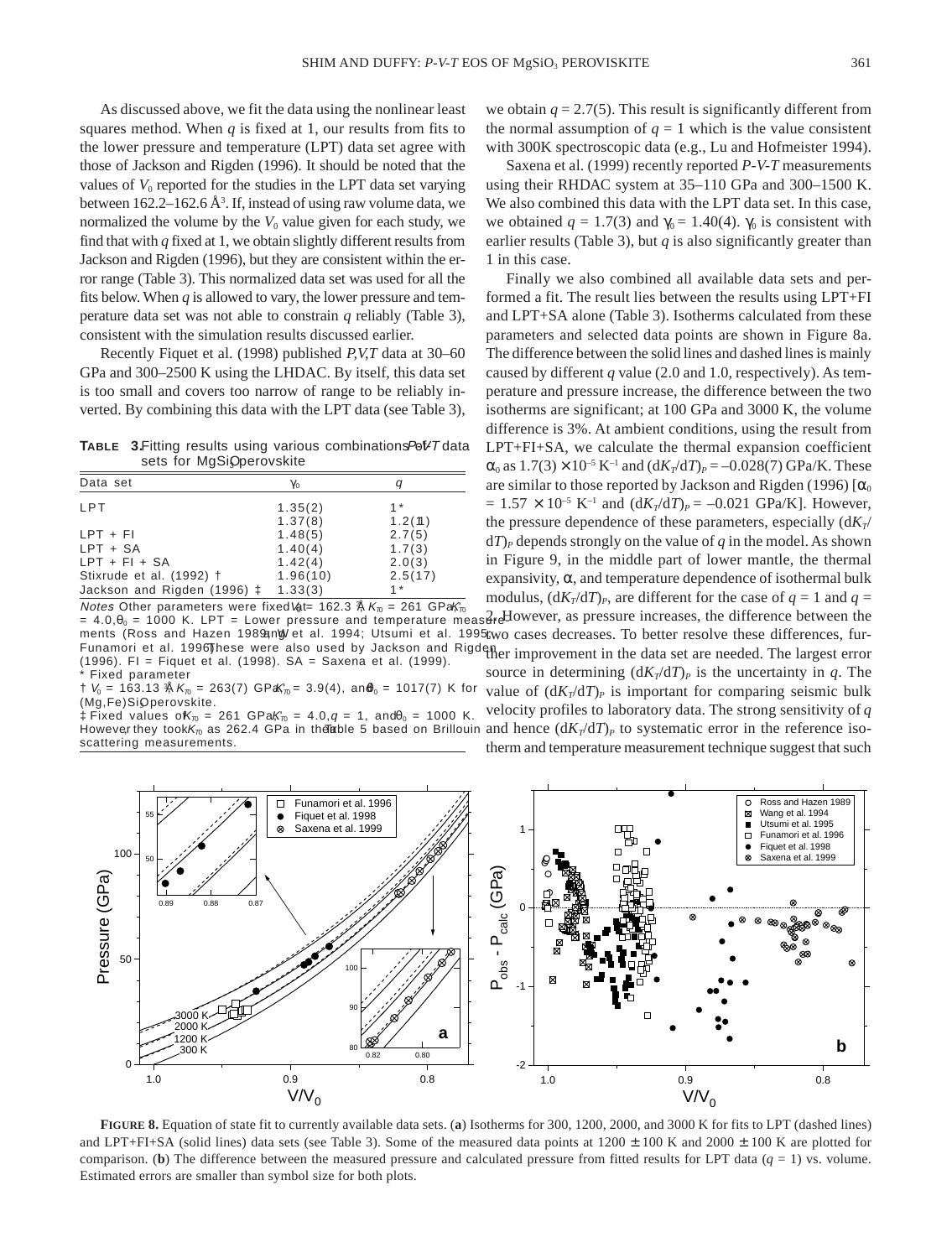

**FIGURE 9.** The variation of (**a**)  $(dK_T/dT)$ <sup>*p*</sup> and (**b**)  $\alpha$  at 2500 K. Average estimated uncertainties are plotted.

comparisons should be performed with caution.

As shown in the inset of Figure 8a, isotherms calculated by the LPT+FI+SA fit are consistent with the measured data points, although some discrepancy remains in the case of Fiquet et al. (1998). The difference between the observed pressure and calculated pressure using the LPT model  $(q = 1)$  is shown as a function of volume compression in Figure 8b. The pressure residuals of the data of Wang et al. (1994) and Funamori et al. (1996) are randomly distributed. However, those of Utsumi et al. (1995), Fiquet et al. (1998), and Saxena et al. (1999) are systematically shifted to negative values. Since the data of Utsumi et al. (1995) lie between those of Wang et al. (1994) and Funamori et al. (1996), the effect of this systematic shift of Utsumi et al. (1995)'s data will be compensated. However, since all of the higher pressure data points show a systematic shift, they produce a difference in *q* values between the LPT fit and LPT+FI+SA fit.

Indeed, since we fixed all the parameters for  $P_{st}$  in Equation 1 as well as  $θ_0$ , only the variation of  $γ$ , and hence *q*, is important during the fitting. The negative shift in Figure 8b means the observed pressure is lower than the pressure from the LPT fit. If we include the FI and SA data sets in the fit, these data require a stronger change of pressure difference at given temperatures as volume increases. This means we must have a larger *q*.

However, the negative shift is much greater for the data points of Fiquet et al. (1998) than those of Saxena et al. (1999). This data set therefore results in the highest *q* (Table 3). Also the data points of Fiquet et al. (1998) show relatively large scatter (Fig. 8b). This systematic shift could be related to the different systematic error source of different techniques. As we discussed above, uncertainty in the reference (300 K) compression curve and systematic temperature overestimation could result in overestimation of *q*.

Although newly published high pressure and temperature data (Fiquet et al. 1998; Saxena et al. 1999) improve the resolution of *q*, there may remain systematic error sources which are technique dependent. As shown in Figure 8a, *q* is very sensitive to small changes of volume. Better constraints on *q* may be possible by performing experiments at 80–130 GPa and temperature above 2000 K.

The resolution of  $q$  for MgSiO<sub>3</sub> perovskite is also restricted by the limited range of thermal expansion parameter measurements at ambient pressure. Because of its abnormal behavior in the metastable field at high temperature and ambient pressure, reliable data is only available below room temperature (Ross and Hazen 1989; Wang et al. 1994). This results in uncertainties in the isotherms at low pressure and high temperature (Fig. 8a). *q* itself may also be volume dependent (Anderson et al. 1993) but the present data set is insufficient to resolve the volume dependence of this quantity.

All of these inversions were performed without weighting the data. Statistically it is reasonable to give a weight to each data point based on its estimated uncertainties. We also performed the fit by giving different weight to the data points from different techniques using the uncertainties given in Table 2. The uncertainties of volume and temperature were also included in weight using following equation.

$$
\sigma_i^2 = \sigma^2(P_i) + \sigma^2(V_i) \left(\frac{\partial P}{\partial V}\right)_i^2 + \sigma^2(T_i) \left(\frac{\partial P}{\partial T}\right)_i^2
$$
 (7)

where  $\sigma$  is the estimated total uncertainty,  $\sigma(P)$ ,  $\sigma(V)$ , and  $\sigma(T)$ are the uncertainties for *P,V,T*. The subscript *i* denotes individual data points. The derivatives are calculated using the equation derived from the BMD EOS.

By this method, the LPT data set has approximately four times more weight than FI data set and approximately three times more than SA data set. In this case, the result is mainly constrained by LPT data set;  $q = 1.3(10)$  for LPT+FI and  $q =$ 1.6(5) for LPT+SA and LPT+SA+FI. The fact that LPT has many more data points (250) than FI (27) or SA (37) also affects this result.

As discussed by Funamori et al. (1996), weighting will make the result most sensitive to ambient or lower pressure measurement rather than the high *P-T* measurement because of the inherently larger error of high *P-T* points. In this case, high *P-T* data points where  $MgSiO<sub>3</sub>$  perovskite is thermodynamically stable will have minimal effect on the fitted thermoelastic parameters. In addition, different groups may assign greatly different uncertainties to their data, despite using similar experimental techniques (Funamori et al. 1996). Thus we prefer the result from the analysis without weight.

The decrease of estimated uncertainties in fitted parameters by using experimental high *P-T* data agrees well with those obtained from simulation (cf., Table 3 and Fig. 5). For example, the estimated uncertainty of  $q$  for the LPT data set  $(\pm 1.1)$  decreases by a factor of four if FI+SA are included. This was also observed in the synthetic data sets (LVP and LVP +LHDAC with 100 K temperature error and  $P_{\text{max}} = 130$  GPa in Fig. 5a). However, the absolute uncertainty is about two times higher for the measured data sets. This could be due to either smaller errors assumed for the synthetic data compared with measured data or systematic difference in error source for different techniques.